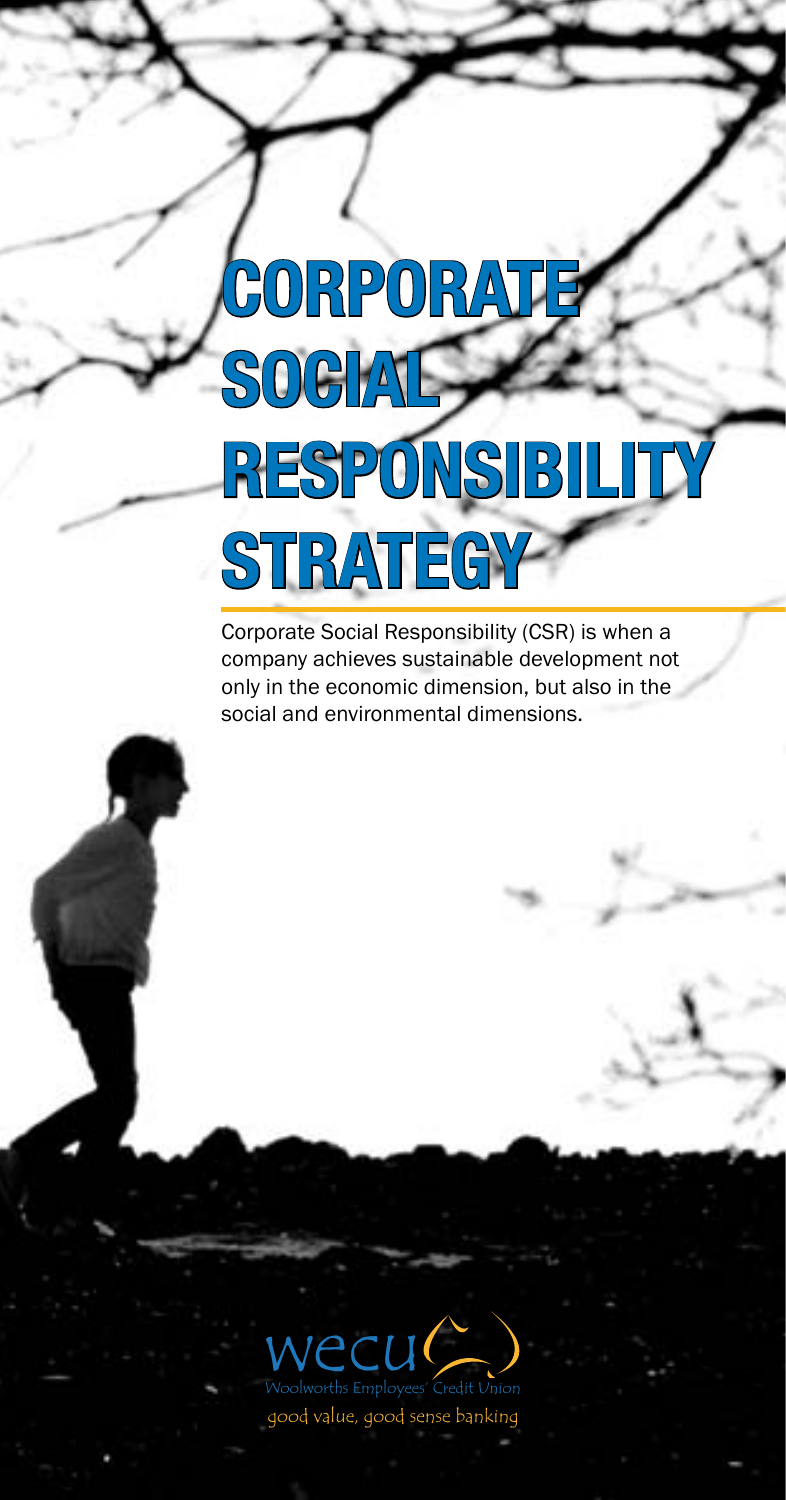

## **Management**

Our Corporate Social Responsibility Program is an important step in ensuring constructive dialogue with Members, employees and other stakeholders.

It seeks to make available in written form the values and principles that are vital to our decision making. These policies and practices have developed over time and reflect among other things combined group expectations regarding:

- Governance and ethical conduct;
- Marketplace practices;
- Human rights and employee practices;
- Minimising environmental impact;
- Community support; and
- Financial controls and risk
	- management

We regularly monitor their effectiveness while seeking further options.

## **SUSTAINABILITY REPORTING**

A quarterly CSR Report will be made available to the Board and information will be posted to our membership through newsletters and websites.

## **ETHICS**

#### Sound Ethical Culture

Our Board of Directors is responsible for making sure that our overall activities are properly managed. Their responsibilities are to:

- Approve corporate strategies;
- Monitor management performance;
- Monitor financial performance:
- Monitor and ensure the maintenance of adequate risk management controls and reporting mechanisms; and
- Ensure our business is conducted ethically and transparently

The Board delegates responsibility for the management of our

business to the General Manager and in doing so insists on the highest standards of business integrity and professionalism.

#### CORE VALUES

We believe in our staff making informed choices about their behaviour and ensuring it aligns with our core values of:

- Co-operation;
- Moral integrity;
- Trust
- Financial prudence;
- Caring for Members; and
- Social responsibility

#### **COMPLIANCE**

Compliance with laws and regulations is fundamentally about doing the right thing. Thus our approach is primarily concerned with the quality control of our practices and processes.

We aim to build a compliance culture, forging strong working partnerships with our staff in sharing the responsibility for strengthening our processes around compliance. We seek continuous improvement through regular review of performance against strict objectives and assessment criteria.

## **Responsibility in the Marketplace**

#### **MEMBERS**

As a Credit Union our Members are our shareholders. Therefore it is imperative that we engage with our Members, ensure Member inclusion and achieve the highest level of Member satisfaction that we can.

We aim to help our Members achieve financial well-being by providing simple, practical and ethical banking solutions. We also apply responsible lending principles.

Retaining our Members' confidence and trust is vital to our Credit Union.

We are also committed to enhancing their financial literacy, which is an essential role for a financial institution.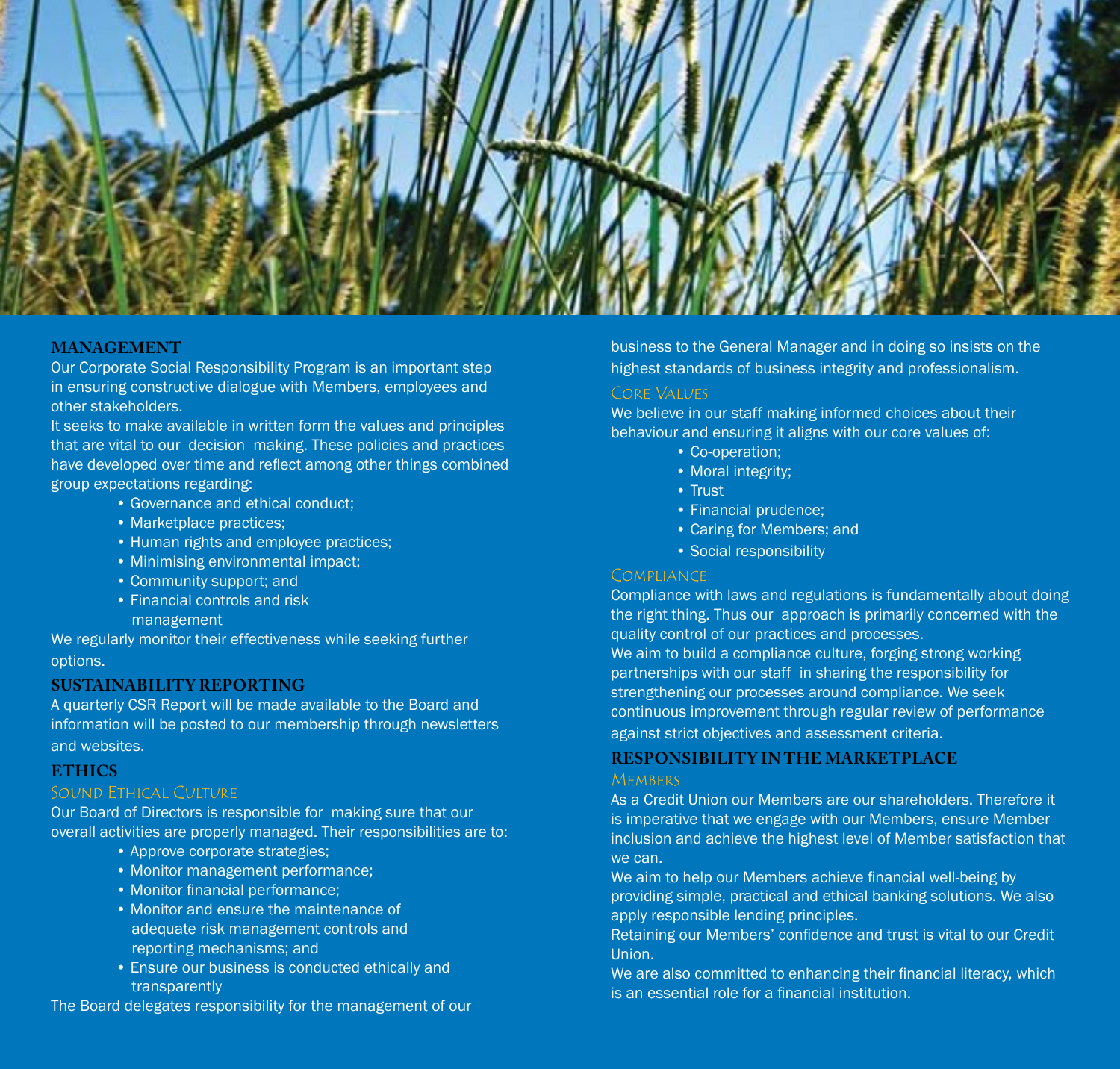

#### Industry Code

We are strong supporters of the Mutual Banking Code of Practice. The Code promotes good financial practice by formalising standards of disclosure and conduct, which we fully comply with when dealing with our Members.

#### **PRODUCTS**

We are committed to providing financial products that are genuine, transparent and will improve their lifestyle. We ensure our products and marketing fully comply with all legislative and regulatory requirements and industry codes.

#### **PARTNERSHIPS**

Constructive, long-term relationships with suppliers and alliance partners are positive for our Members and staff. We expect our suppliers and partners to have acceptable business practices relating to social responsibility and care for the environment. We consider their performance in these areas in deciding whom we do business with.

#### **COMPLAINTS**

We welcome comments on our services, including complaints, as an essential part of continuously improving our Members' experience.

Members can obtain information from the Credit Union on the process of making a complaint, including their right to refer unresolved concerns to the Financial Ombudsman Service (FOS).

## **OUR EMPLOYEES**

### **RESPECT**

We believe our employees are our most valuable resource and strive to ensure we have fair and equitable policies in place that enhance the working environment for all employees. Recognising and respecting the rights of our staff is a fundamental part of our work ethics.

#### WORKING CONDITIONS

We have specific policies that ensure just and favourable

conditions of work for all of our staff. Through our equal opportunity and non-discriminatory policies we have structured ourselves as a workplace whereby all employment processes are based on merit.

## Training and Development

We are committed to providing training and development opportunities to equip people for present and future assignments. We also aim to encourage employees to develop their skills and knowledge by providing assistance for approved external studies.

## **Minimising our Environmental Impact**

#### **COMMITMENT**

We are respectful of the environment and we will actively manage our environmental impact to ensure we are a sustainable business, especially as we expand.

#### **ENERGY**

We aim to regularly assess our energy consumption and implement initiatives to become more energy efficient. We are committed to minimising our generation of waste. We will continue to implement recycling or water saving initiatives where appropriate.

## Waste and Water Management

We are committed to minimising our generation of waste. We will continue to implement recycling or water saving initiatives where appropriate.

## Paper

We are committed to encouraging our employees to reduce their individual and collective paper consumption, including the provision of training our employees to utilise technology to reduce this consumption.

#### Reporting

We will review our environmental performance annually and report to the Board on a quarterly basis.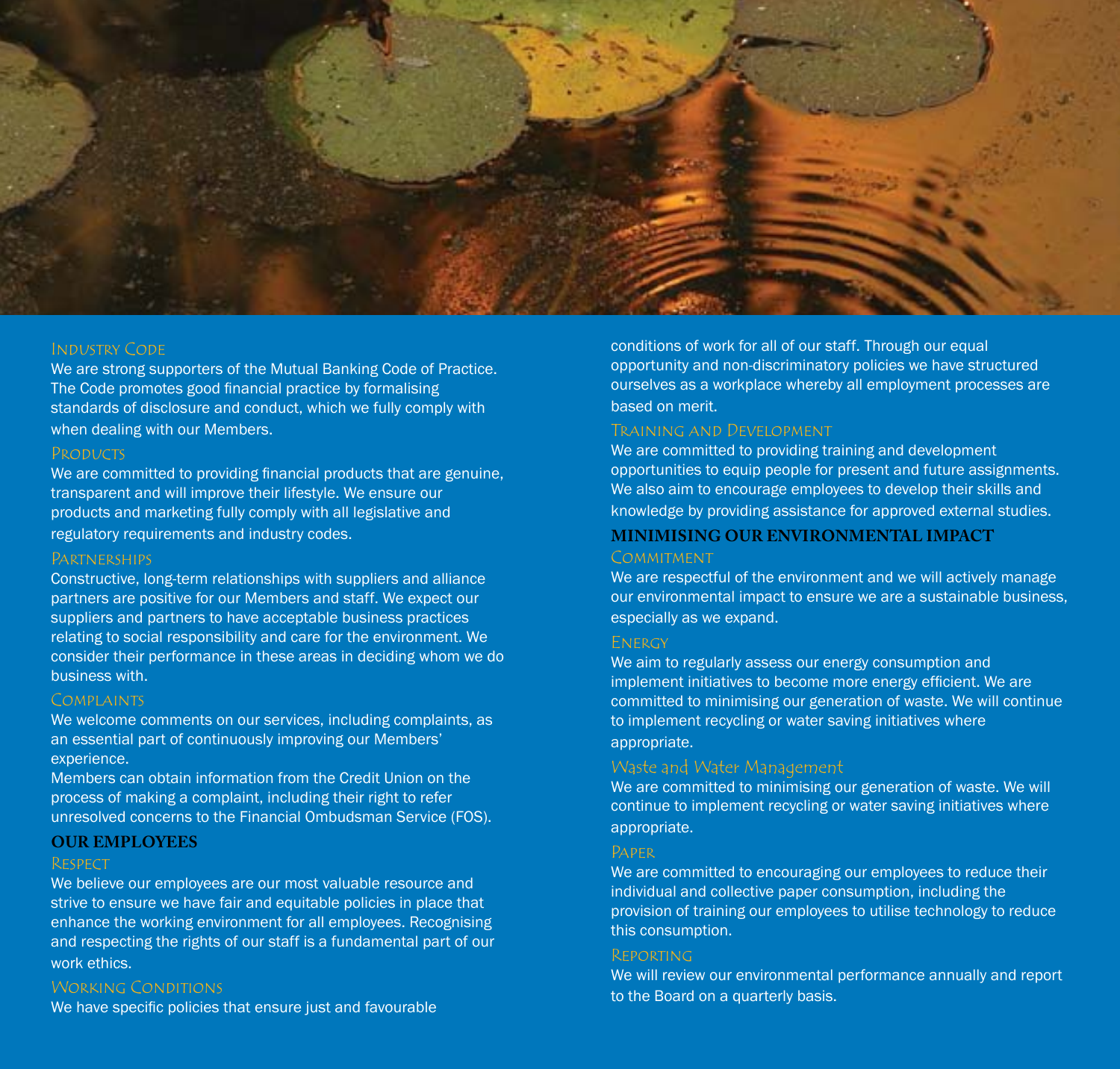

## **INVESTING IN WOOLWORTHS GROUP COMMUNITY**

#### **COMMITMENT**

In line with Credit Union philosophy we endeavour to invest in our Woolworths Group Community and make a positive contribution.

#### Sponsorship

We aim to build long-term mutually beneficial relationships with our sponsorship recipients and the group.

## Credit Union Movement

As a Member based organisation we support the philosophies and appropriate activities of the national and global Credit union Movement. We support Credit Union Foundation Australia. We are affiliated with the following industry bodies:

- Credit Union Services Corporation (Australia) Ltd (CUSCAL);
- Australian Mutuals the Association of Building Societies and Credit Unions (Abacus);
- World Council of Credit Unions (WOCCU);
- Credit Union Foundation Australia (CUFA); and
- AMInstitute (Australian Mutuals Institute)

## **FINANCIAL MANAGEMENT**

#### **COMMITMENT**

Our Board and relevant Committees oversee all matters concerning internal control, accounting policies and financial reporting including our interim and final financial statements.

## **COMPLIANCE**

The financial statements of the Credit Union are prepared in accordance with the requirements of the Corporations Act, other mandatory professional and statutory reporting requirements and applicable accounting standards.

## Risk

Accepting and managing risk is central to our business. Our approach is to recognise and actively manage all types of

#### risk including:

- Credit Risk the risk of financial loss from the failure of Members to honour fully the terms of their contract with us;
- Market Risk the risk to earnings from changes in market factors such as interest rates;
- Liquidity Risk the risk that any net cash outflow exceeds our ability to access new funding; and
- Operational Risk the risk of unexpected financial, reputational, or other damage arising from the way our organisation pursues its business objectives.

#### **CSR ACTIVITIES**

- Four Key Impact Areas
	- **Governance**
	- Social
	- Environmental
	- Economic
- Stakeholders
- **Members**
- Employees Board/Management/Staff
- **Suppliers**
- **Regulators**
- Credit Union Movement
- (Abacus/CUSCAL/CUFA/AMI)
- To increase our own fund raising events for identified charities
- To seek out CSR strategy alignment with the Woolworths **Community**
- To create a worthwhile Scholarship Program for Members
- To be a Gold contributor of CUFA
- To look at developing special loan projects
- To list the environmental areas to seek efficiencies
- To become more involved in the AWE Children's Hospital Appeal
- To form a CSR Committee to meet bi-monthly or when required
- To set up an Annual CSR Promotional Budget